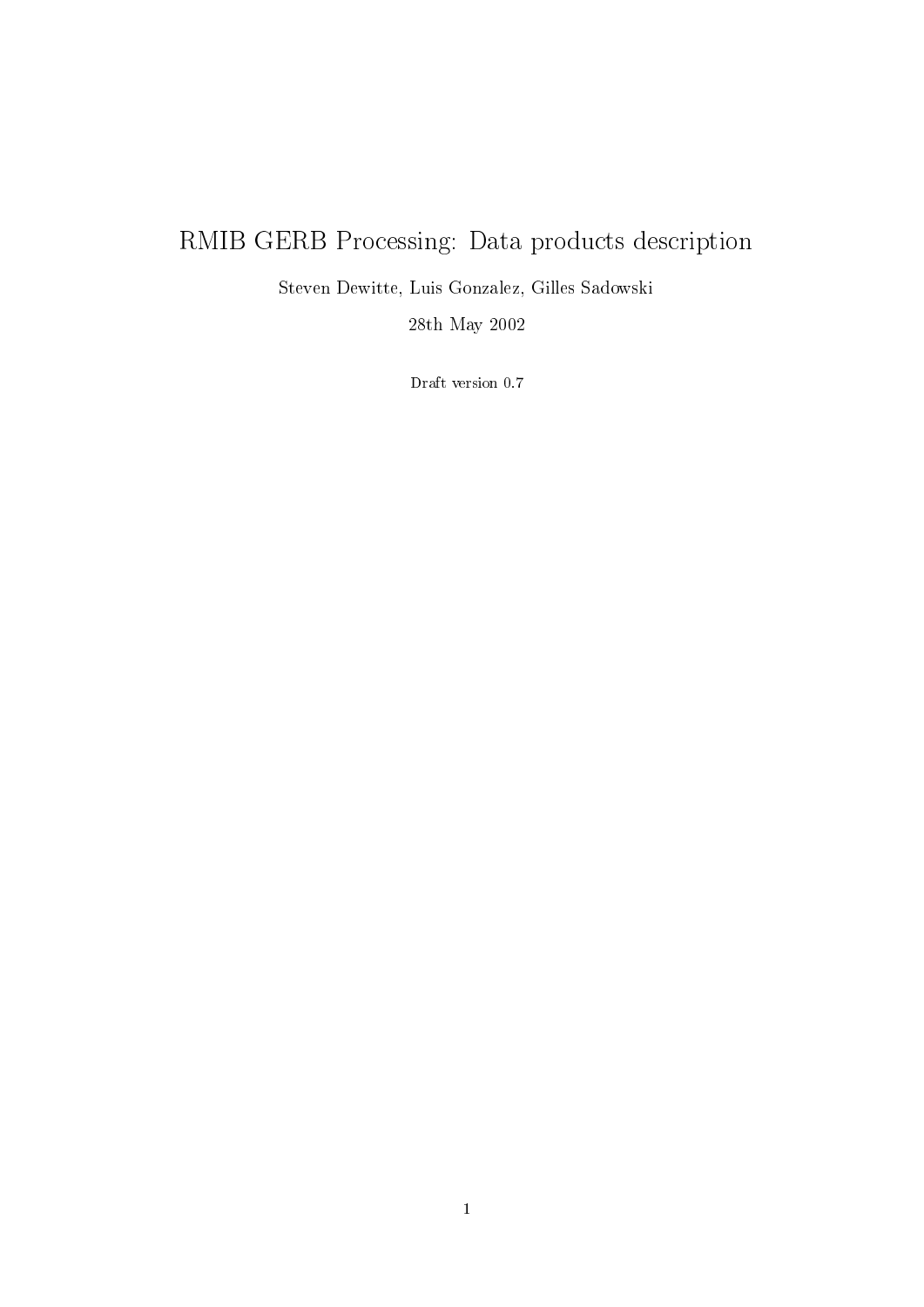#### CHANGE RECORD

| Issue                          | Date                 | Changed by  | Reason for change                                      |
|--------------------------------|----------------------|-------------|--------------------------------------------------------|
| Draft version 0.1              | 29/10/1999           |             | new document                                           |
| Draft version 0.2              | 26/01/2000           |             | update                                                 |
| Draft version 0.3              | 13/04/2000           | S. Dewitte  | calculated new file sizes with inclusion of ADM        |
|                                |                      |             | sets                                                   |
| Draft version $\overline{0.4}$ | $\frac{19}{05}/2000$ | G. Sadowski | update                                                 |
| Draft version 0.5              | 29/06/2000           | G. Sadowski | LOS NS Speed, Viewing $Az \rightarrow$ Relative Az,    |
|                                |                      |             | GGSPS                                                  |
| Draft version 0.6              | 22/05/2002           | L. Gonzalez | Full description added                                 |
|                                |                      |             | duplication flag removed                               |
|                                |                      |             | merging of flux and radiance files                     |
| Draft version 0.7              | 28/05/2002           | L. Gonzalez | LOS E-W Histogram changed to PSF param-                |
|                                |                      |             | eters                                                  |
|                                |                      |             | Solar azimuth angle $\rightarrow$ Viewing azimth angle |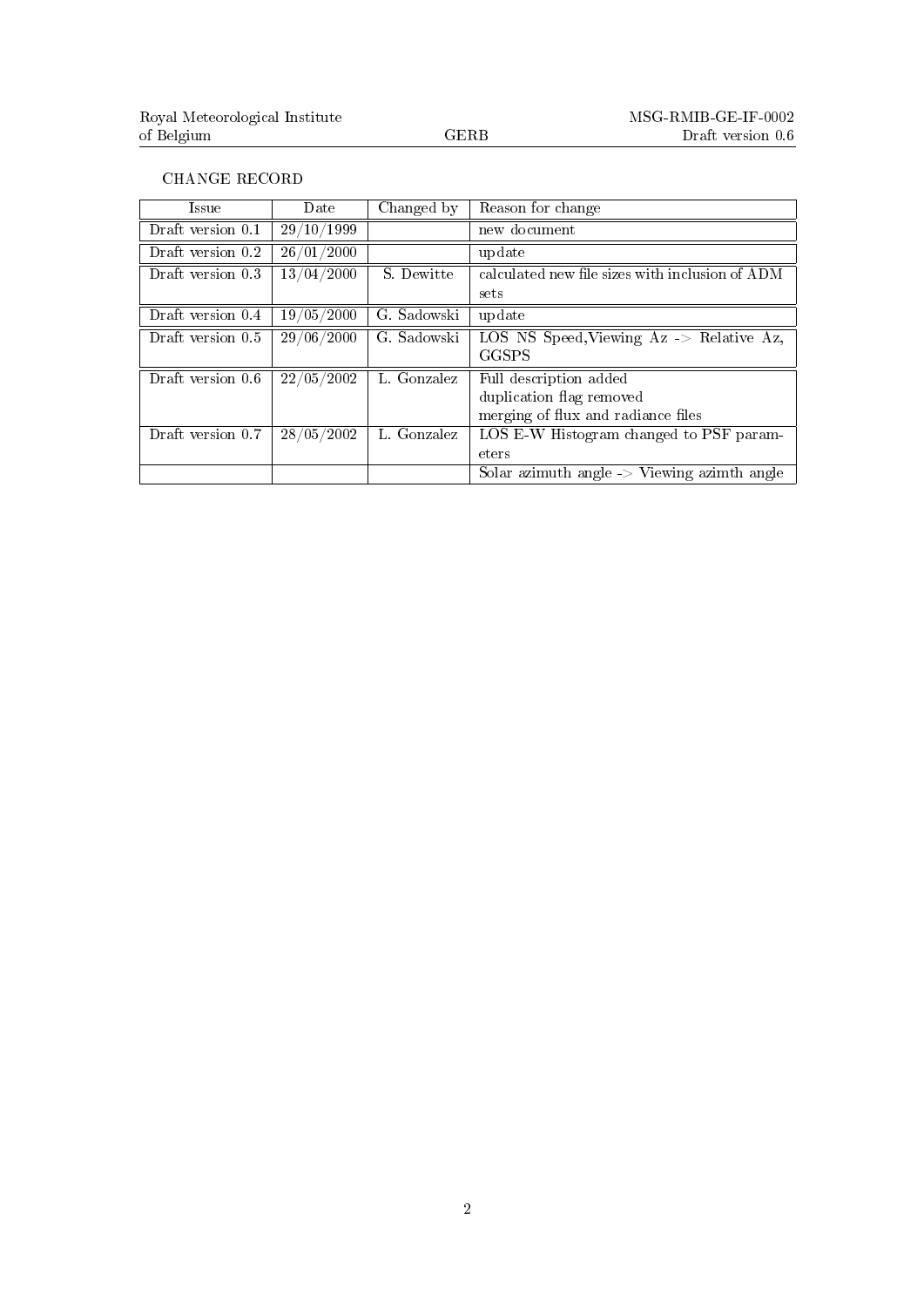#### 1 Introduction

#### 1.1 Purpose of this document

The purpose of this document is to give a description of the data products that will be provided by the RMIB to external users. External users include the RAL based GGSPS for the level 2 non real time flux product and real time users for real time flux products.

#### 1.2 Scope

This document unifies information extracted from the RMIB-GGSPS ICD [1]and from the ROLLS ICD [2] and details this information.

### 2 Image fields

| Ιd         | Description            | Range                                      | Quantisation                        | number bits    | $_{\rm bpp}$    |
|------------|------------------------|--------------------------------------------|-------------------------------------|----------------|-----------------|
| T1         | Thermal flux           | 0-450 W/ $m^2$                             | $0.25 \,\mathrm{W/m^2}$             | $sign+11+2$    | 6               |
| I2         | Solar flux             | 0-1500 W/ $m^2$                            | $0.25 \,\mathrm{W/m^2}$             | $sign+11+2$    | $6\overline{6}$ |
| 13         | Thermal radiance       | $\sqrt{0.150 W/m^2}$ sr                    | $0.05\,\,\mathrm{W}/m^2\mathrm{sr}$ | $sign+11+2$    | $6\overline{6}$ |
| I4         | Solar radiance         | $0-500 \, \mathrm{W}/m^2\mathrm{sr}$       | $0.05 \text{ W}/m^2\text{sr}$       | $sign+11+2$    | $\overline{6}$  |
| T5         | Cloud cover            | $\overline{0-100}$ (error=255)             |                                     | 8              | $\overline{2}$  |
| I6         | Cloud phase            | water=0, mixed, ice= $100$ (error= $255$ ) |                                     | 8              | $\mathbf{1}$    |
| T7         | Cloud amount           | $\overline{0-100}$ (error=255)             |                                     | 8              | $\overline{2}$  |
| I8         | Surface type           | * $(error=255)$                            |                                     | 8              | $\overline{2}$  |
| 19         | Viewing zenith angle   | $0-90^\circ$                               | $1^{\circ}$                         | 8              | < 1             |
| 110        | Solar zenith angle     | $0-180^\circ$                              | $1^{\circ}$                         | 8              | < 1             |
| 111        | Relative azimuth angle | $0-360^\circ$                              | $1^{\circ}$                         | $sign + 9$     | < 1             |
| <b>I12</b> | Viewing azimuth angle  | $0-360^\circ$                              | $1^{\circ}$                         | $sign + 9$     | $\leq 1$        |
| 113        | latitude               | $-90 - 90^{\circ}$                         | $1/128^\circ$                       | $sign + 7 + 7$ | $\lt 1$         |
| <b>I14</b> | longitude              | $-180 - 180^{\circ}$                       | $1/128^{\circ}$                     | $sign + 8 + 7$ | $\overline{<}1$ |
| 115        | <b>LW</b> Correction   | $-100 - 100\%$                             | $0.5\%$                             | $sign+7+1$     | $\overline{2}$  |
| 116        | SW Correction          | $-100 - 100\%$                             | $0.5\%$                             | $sign + 7 + 1$ | $\overline{2}$  |
| 117        | Thermal ADM            | 0-254 ( $error=255$ )                      |                                     | 8              |                 |
| <b>I18</b> | Solar ADM              | 0-1024 ( $error=255$ )                     |                                     | 16             |                 |
| <i>I19</i> | PSF parameters         | TBD                                        |                                     |                |                 |

The following image fields are defined (see also  $[1]$ ):

\*:undefined=0, ocean, dark vegetation, bright vegetation,dark desert, bright desert, snow bpp: bits per pixel after compression

The presence of the fields in italic is still TBD.

### 3 Additional fields

The following additional fields are defined (see also  $[1]$ ):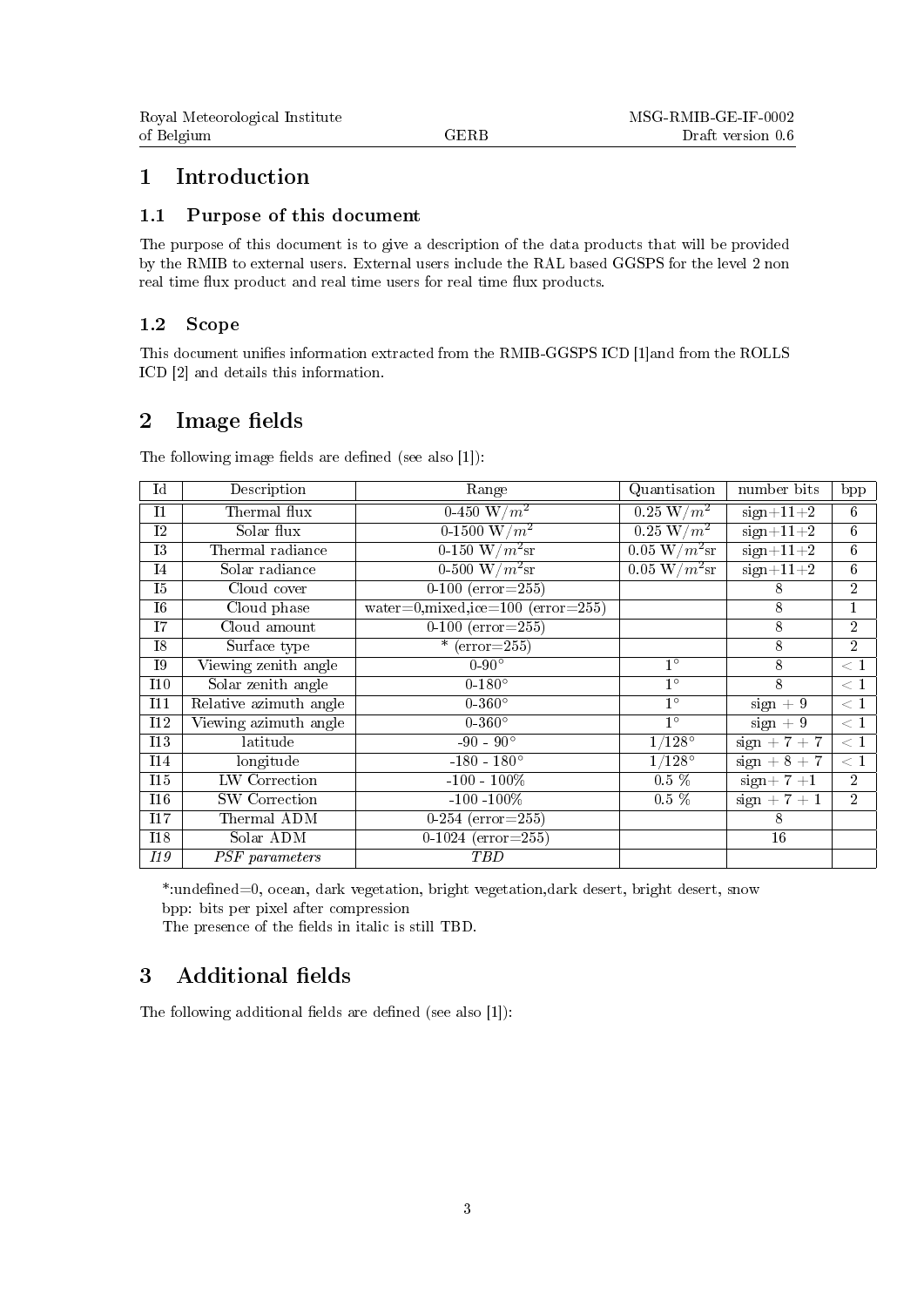| $\overline{\text{Id}}$ | Description                                                | Units                   | Type                 | Size (octets)   |
|------------------------|------------------------------------------------------------|-------------------------|----------------------|-----------------|
| $\overline{A1}$        | File name                                                  | N/A                     | char                 |                 |
| $\overline{A2}$        | $\overline{GGSPS}$ s/w version number                      | N/A                     | char                 |                 |
| $\overline{A3}$        | GGSPS product version                                      | N/A                     | int                  |                 |
| A4a                    | $GGSPS$ table names $(x, 40)$                              | N/A                     | char                 |                 |
| A4b                    | GGSPS table version numbers $(x\ 40)$                      | N/A                     | char                 |                 |
| A5                     | RMIB $s/w$ identifier                                      | N/A                     | char                 |                 |
| A6                     | Data and time of file creation*                            | <b>UTC</b>              | $_{\rm char}$        |                 |
| A7                     | <b>GERB</b> instrument identifier                          | N/A                     | int                  | $\overline{2}$  |
| A8a                    | Imager type                                                | N/A                     | int                  | $\overline{2}$  |
| A8 <sub>b</sub>        | Imager identifier                                          | N/A                     | char                 |                 |
| A9a                    | UTC time of first GERB packet**                            | <b>UTC</b>              | char                 |                 |
| A9b                    | Start of integration**                                     |                         |                      |                 |
| A10                    | UTC time at start of integration, per column <sup>**</sup> | $\overline{\text{UTC}}$ | char                 |                 |
| A11a                   | UTC time of last GERB packet**                             | <b>UTC</b>              | char                 |                 |
| A11b                   | End of integration**                                       |                         |                      |                 |
| A12                    | UTC time at end of integration, per column <sup>**</sup>   | <b>UTC</b>              | char                 |                 |
| A13                    | UTC time, per row $**$                                     | <b>UTC</b>              | char                 |                 |
| A14                    | File name for geolocation data                             | $\overline{\rm N/A}$    | $_{\rm char}$        |                 |
| A15                    | Geolocation parameters                                     | N/A                     | $\overline{\rm N/A}$ | $\overline{84}$ |
| A26                    | Product confidence flags                                   | $\rm \overline{N}/A$    | int                  | TBD             |
| A28                    | LOS N-S speed                                              | degree/s                | double               | $\overline{8}$  |
| $\overline{A30}$       | A values per GERB detector cell***                         |                         | double               | $256*8$         |
| A31                    | C values per GERB detector cell***                         |                         | double               | $256*8$         |
| A32                    | Spectral regression parameters                             |                         | double               | TBD             |
|                        | per SEVIRI detector cell                                   |                         |                      |                 |
| $\overline{A33}$       | Resolution enhancement parameters                          |                         |                      | TBD             |
| A34                    | Thermal ADM set version                                    | N/A                     | char                 |                 |
| A35                    | Solar ADM set version                                      | $\overline{N/A}$        | char                 |                 |

\*: in format YYYYMMDD HH:MM:SS

\*\*: in format YYYYMMDD HH:MM:SS.SSS

\*\*\*:It is still TBD when more than one set of  $A/C$  values have been used The geolocation parameters are:

| $\rm Id$        | Description                               | Units        | Type              | Size (octets) |
|-----------------|-------------------------------------------|--------------|-------------------|---------------|
| G1              | Rectified grid data: Nx                   | N/A          | int               |               |
| G <sub>2</sub>  | Rectified grid data: Ny                   | N/A          | int               | 2             |
| G <sub>3</sub>  | Rectified grid data: Lap                  | degree       | double            | 8             |
| G4              | Rectified grid data: Lop                  | degree       | double            | 8             |
| G5a             | Rectified grid data: Resolution flag: N-S | degree       | double            | 8             |
| G5 <sub>b</sub> | Rectified grid data: Resolution flag: E-W | degree       | double            | 8             |
| G6              | Rectified grid data: dx                   | Grid length  | $_{\text{float}}$ | 8             |
| G7              | Rectified grid data: dy                   | Grid length  | float             | 8             |
| G8              | Rectified grid data: Xp                   | Grid length  | double            | 8             |
| G9              | Rectified grid data: Yp                   | Grid length  | double            | 8             |
| G10             | Rectified grid data: Grid orientation     | Millidegree  | double            | 8             |
| G11             | Rectified grid data: Nr                   | Earth radius | double            | 8             |

The presence of the fields in italic is still TBD.  $\,$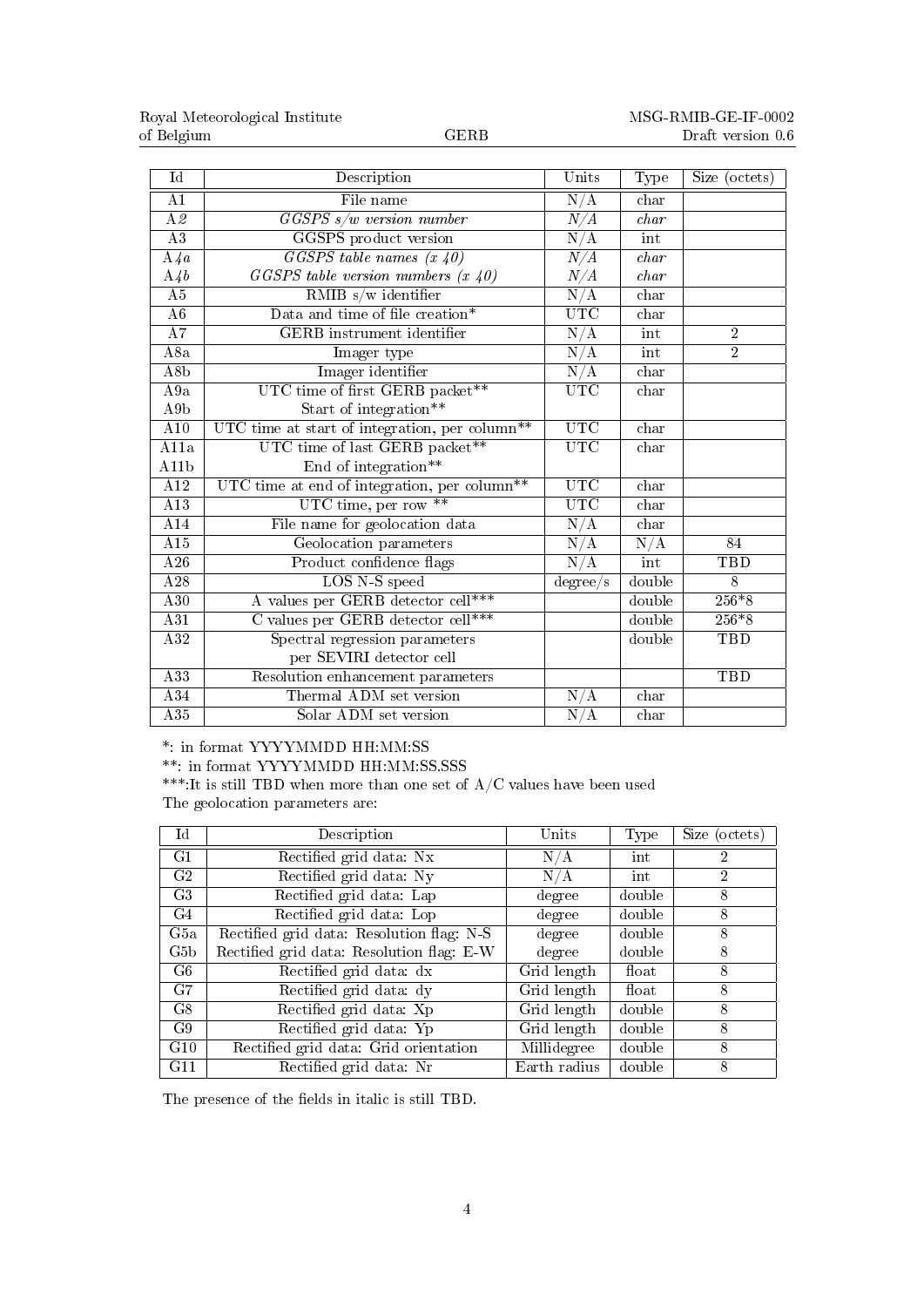#### 4 Time and space sampling

Four categories of space and time sampling exist (see also [2]):

• N: nominal GERB resolution. These products are defined as a 15 minute average, obtained by averaging three consecutive GERB measurements. The products have GERB spatial resolution, geolocated on the Rectified Grid computed by RAL (cf. L1.5 ARG product). The spatial shape of one pixel is the average of the 3 GERB footprints that have contributed to it.

In this category, thermal and solar products (containing fluxes and unfiltered radiances) for distribution by the GGSPS,  $L2$  F th and  $L2$  F sol, are defined. These products are defined to be compatible with the GERB filtered radiances derived by the GGSPS.

 $\bullet$  F: fixed GERB resolution. These products are defined as averages over exact 15 minute bins (first bin:  $00:00-00:15$  UTC etc.). The products have *roughly* GERB spatial resolution, i.e. the pixels are geolocated on a rectified grid and are an average of 5x5 SHI pixels (see below); the grid resolution is thus  $247x247$ . The spatial shape of one pixel is an exact square at nadir. The dimension of this square is the GERB sampling distance, i.e. close to 50 km.

In this category, thermal and solar fluxes and radiances, L2 $50$  F th, L2 $50$  L th, L2 $50$  F sol and  $L2$  50 L sol, are defined. These fluxes and radiances are defined for easy comparison with model output.

• SHI: standard high resolution. These products are defined as 15 minute snapshots at SEVIRI acquisition times. The products have  $3x3$  spatial resolution. The product is defined in a window over Europe.

In this category, thermal and solar fluxes and radiances,  $L2-hF$  th,  $L2-hL$  th,  $L2-hF$  sol and  $L2$ <sup>h</sup>L sol, are defined. These fluxes and radiances are defined to be compatible with the SEVIRI radiance images. They can e.g. be used together with SEVIRI derived cloud products.

• NSHI: non standard high resolution.

In this category, an archive product, L2 archive, is defined. This is not intended for routine distribution. This product is defined over the full MSG disc, as 15 minute snapshots at SEVIRI acquisition times. The product has 3x3 spatial resolution.

#### 5 Product contents

| Product Id             | Image fields         | <b>Additional Fields</b>          | width x height   | size (octets) |
|------------------------|----------------------|-----------------------------------|------------------|---------------|
| $L2$ F th              | 1,3,15,19-20         | $1-8, 9a, 10, 11a, 12, 14-34$     | $256 \times 256$ | TBD           |
| $L2$ F sol             | 2,4-8,16,19-20       | $1-8, 9a, 10, 11a, 12, 14-33, 35$ | 256 x 256        | TBD           |
| $L2$ geo               | 13-14                | $1,5-7,9a,15-25$                  | 256 x 256        | TBD           |
| L2 50 th               | 1,3,9,11,15,19-20    | $1-8,9b,11b,14-34$                | 256 x 256        | TBD           |
| $L2$ 50 sol            | $2,4-12,16,19-20$    | $1-8,9b,11b,14-33,35$             | 256 x 256        | TBD           |
| $L2 50$ geo            | 13-14                | $1,5$ -7,9a,15-25                 | 256 x 256        | TBD           |
| $L2$ h th              | 1,3,9,11,15,17,19-20 | $1 - 8, 13 - 34$                  | $800 \times 400$ | TBD           |
| $L2$ h sol             | 2,4-12,16,18-20      | $1-8, 13-33, 35$                  | $800 \times 400$ | TBD           |
| $L2$ h geo             | 13-14                | $1,5$ -7,9a,15-25                 | $800 \times 400$ | TBD           |
| L <sub>2</sub> archive | $1 - 20$             | $1 - 8, 13 - 35$                  | 1237 x 1237      | TBD           |
| archive geo<br>L2      | 13-14                | $1,5 - 7,9a,15 - 25$              | 1237 x 1237      | <b>TBD</b>    |

The following table gives the detailed fields that can be found in the different products: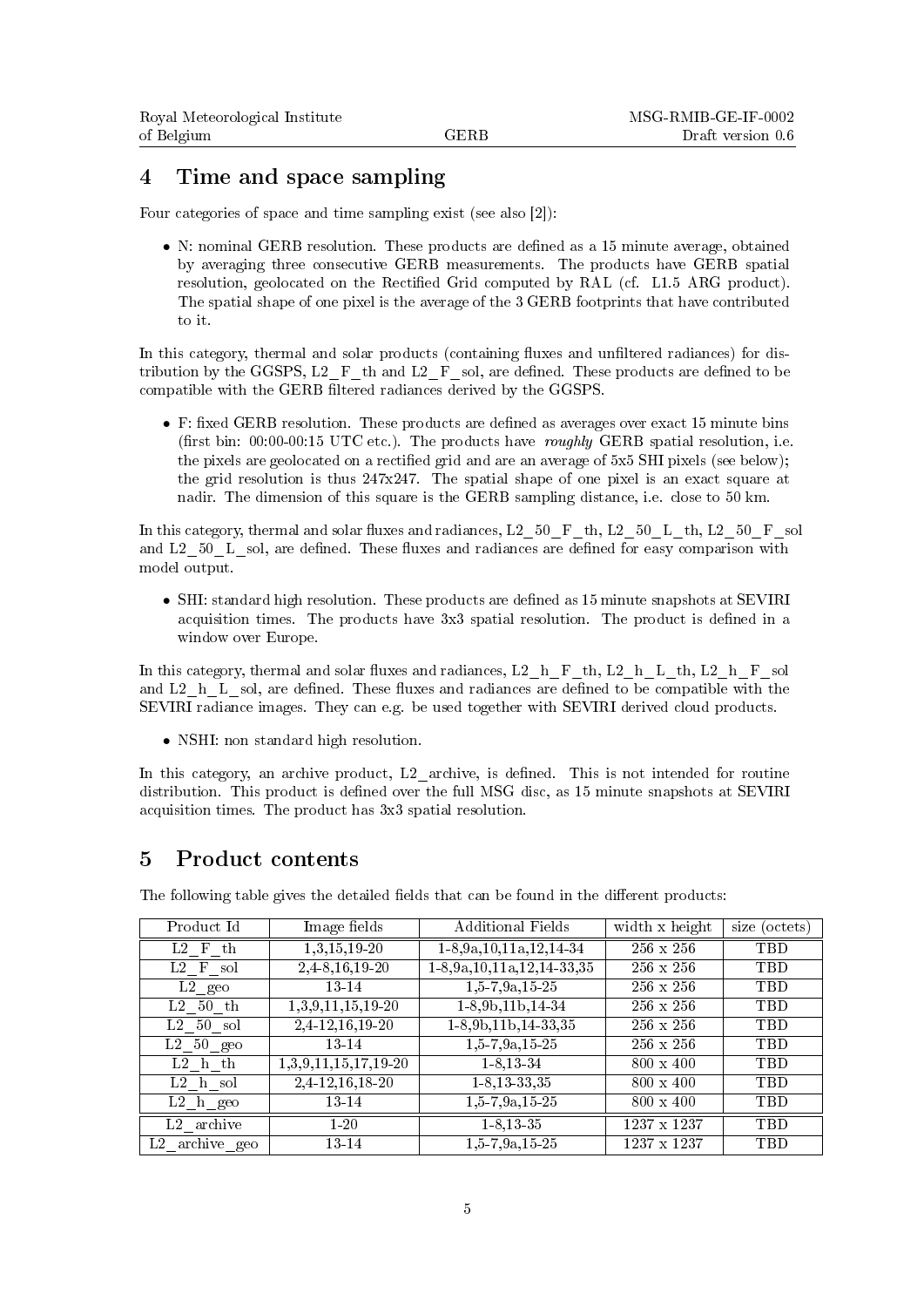### 6 Products Filenames

The following table gives the names of the files by which the L2 products will be referred to in the ROLLS archive.

| Product ID                 | Filename                                                     |
|----------------------------|--------------------------------------------------------------|
| Τ.2<br>th.<br>F            | $TH <$ date> 01.HDF<br>L <sub>2</sub><br>15M                 |
| L2<br>F<br>sol             | L2 15M SOL $\langle$ date $> 01$ .HDF                        |
| $L2 \text{ geo}$           | $\rm <$ date $>$ 01. ${\rm HDF}$<br>L2<br>GEO.               |
| L2<br>$50$ th              | $50$ TH $\langle$ date $>$ 01.HDF<br>L <sub>2</sub><br>15M - |
| L2<br>$50$ sol             | L2 15M 50 SOL $\langle$ date $>$ 01.HDF                      |
| $L2 50$ geo                | GEO $50 <$ date> $01.HDF$<br>L2                              |
| L2<br>h th                 | TH <date> EUROPE 01.HDF<br/><math>L2</math> 15M<br/>H</date> |
| L <sub>2</sub><br>sol<br>h | SOL <date> EUROPE<br/>L2<br/>-15M<br/>H</date>               |
| L2<br>geo<br>h             | $\langle \text{date}\rangle$ EUROPE<br>HDF<br>H              |
| archive<br>L2              | L <sub>2</sub><br>$RCHIVE <$ date $>$<br>–15 M               |

### 7 Product Description

- 7.1 L2 F th
- 7.2 L2\_F\_sol
- 7.3 L2\_geo

|      | Description |
|------|-------------|
| -113 | latitude    |
| 114  | longitude   |

| Тd              | Description                       |
|-----------------|-----------------------------------|
| A <sub>1</sub>  | File name                         |
| A <sub>5</sub>  | RMIB $s/w$ identifier             |
| A6              | Data and time of file creation    |
| $\overline{A7}$ | <b>GERB</b> instrument identifier |
| A9a             | UTC time of first GERB packet     |
| A15             | Geolocation parameters            |

### 7.4 L2\_50\_th

| Тd              | Description            |
|-----------------|------------------------|
| T1              | Thermal flux           |
| Τ3              | Thermal radiance       |
| $\overline{19}$ | Viewing zenith angle   |
| T11             | Relative azimuth angle |
| I15             | LW Correction          |
| I19             | PSF parameters         |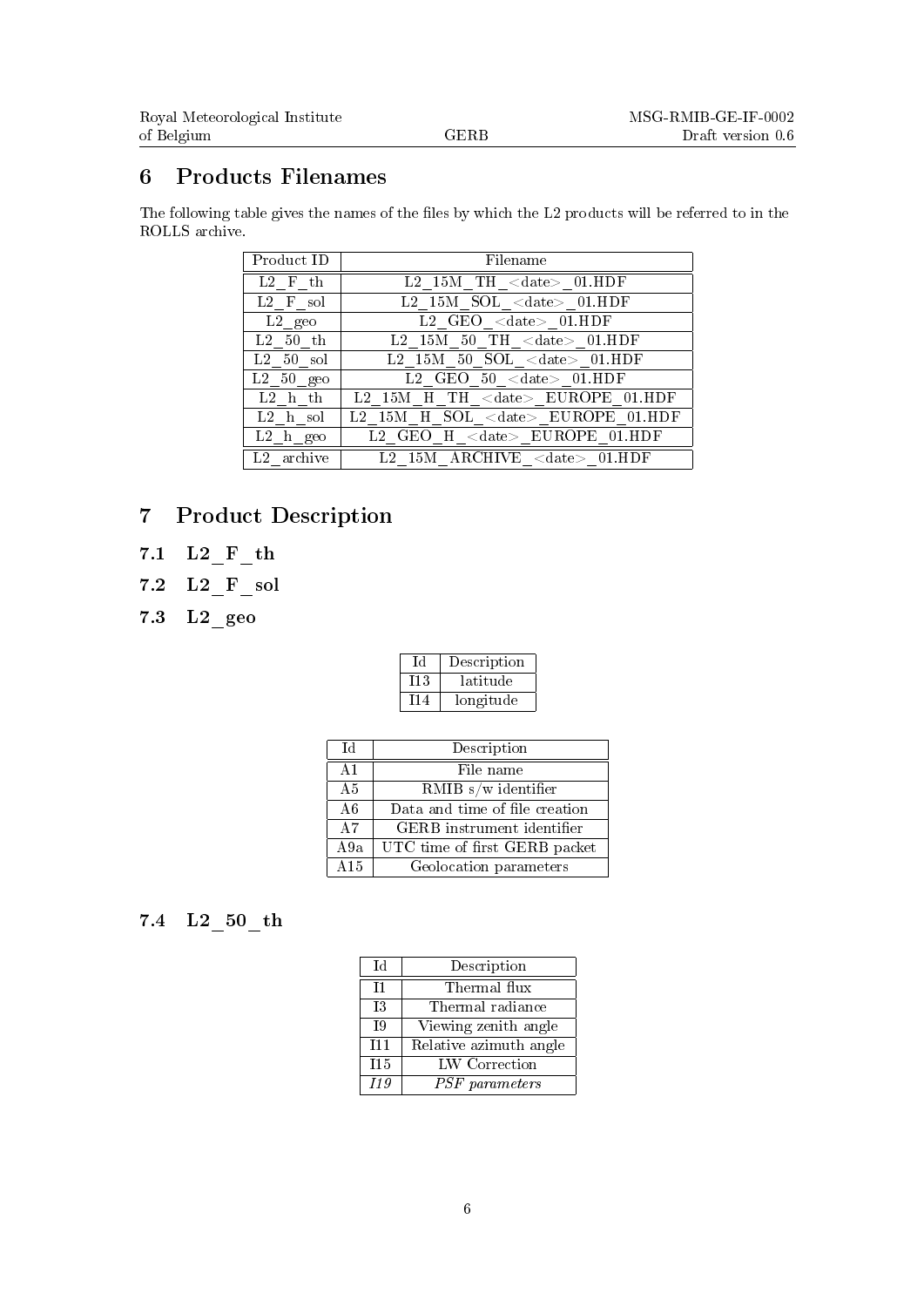| $\overline{\text{Id}}$ | Description                             |
|------------------------|-----------------------------------------|
| $\overline{A1}$        | File name                               |
| A2                     | $GGSPS$ s/w version number              |
| A3                     | GGSPS product version                   |
| $A\sqrt{a}$            | $GGSPS$ table names $(x 40)$            |
| $A\mathcal{A}b$        | $GGSPS$ table version numbers $(x, 40)$ |
| A5                     | RMIB $s/w$ identifier                   |
| $\overline{A6}$        | Data and time of file creation          |
| A7                     | GERB instrument identifier              |
| A8a                    | Imager type                             |
| A8 <sub>b</sub>        | Imager identifier                       |
| A9b                    | Start of integration                    |
| $\overline{\rm A11b}$  | End of integration                      |
| A14                    | File name for geolocation data          |
| $\overline{A15}$       | Geolocation parameters                  |
| $\overline{A26}$       | Product confidence flags                |
| A28                    | LOS N-S speed                           |
| A30                    | A values per GERB detector cell         |
| A31                    | C values per GERB detector cell         |
| A32                    | Spectral regression parameters          |
|                        | per SEVIRI detector cell                |
| $\overline{A33}$       | Resolution enhancement parameters       |
| A34                    | Thermal ADM set version                 |

# 7.5 L2\_50\_sol

| Īd             | Description            |
|----------------|------------------------|
| T <sub>2</sub> | Solar flux             |
| I <sub>4</sub> | Solar radiance         |
| T5             | Cloud cover            |
| T6             | Cloud phase            |
| T7             | Cloud amount           |
| T8             | Surface type           |
| <b>T9</b>      | Viewing zenith angle   |
| T10            | Solar zenith angle     |
| T11            | Relative azimuth angle |
| I12            | Viewing azimuth angle  |
| I16            | <b>SW</b> Correction   |
| I19            | PSF parameters         |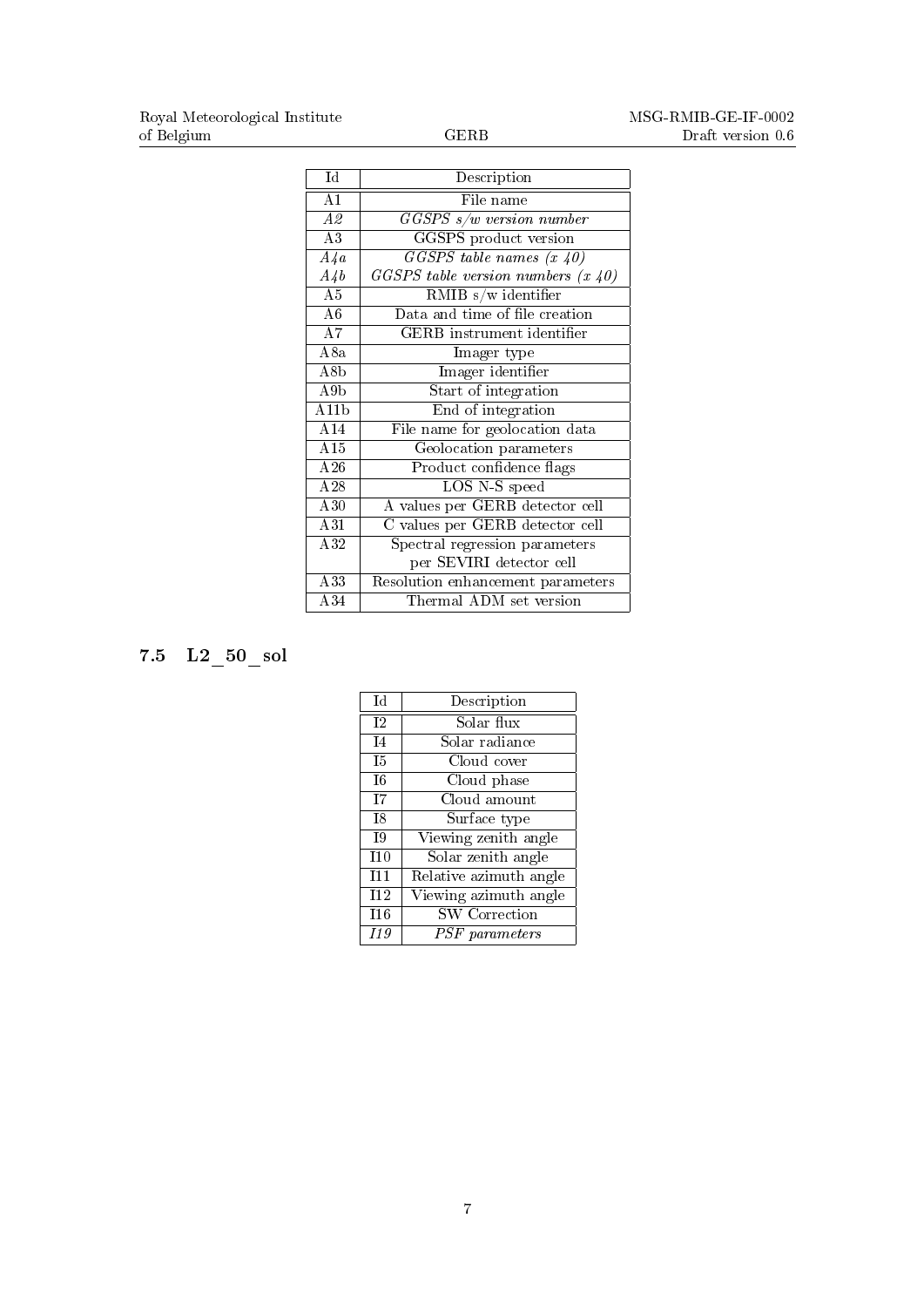| Id                    | Description                             |
|-----------------------|-----------------------------------------|
| A1                    | File name                               |
| A2                    | $GGSPS$ s/w version number              |
| A3                    | <b>GGSPS</b> product version            |
| $A\overline{4}a$      | $GGSPS$ table names $(x 40)$            |
| $A\overline{4}b$      | $GGSPS$ table version numbers $(x, 40)$ |
| $\overline{A5}$       | RMIB $s/w$ identifier                   |
| A6                    | Data and time of file creation          |
| A7                    | <b>GERB</b> instrument identifier       |
| A8a                   | Imager type                             |
| A8b                   | Imager identifier                       |
| A9b                   | Start of integration                    |
| $\overline{\rm A11b}$ | End of integration                      |
| A14                   | File name for geolocation data          |
| A15                   | Geolocation parameters                  |
| A26                   | Product confidence flags                |
| A28                   | LOS N-S speed                           |
| $\overline{A30}$      | A values per GERB detector cell         |
| $\overline{A31}$      | C values per GERB detector cell         |
| A32                   | Spectral regression parameters          |
|                       | per SEVIRI detector cell                |
| $\overline{A33}$      | Resolution enhancement parameters       |
| A35                   | Solar ADM set version                   |

# 7.6 L2\_50\_geo

(see 7.3)

# 7.7  $L2_h$ <sup>th</sup>

| Тd               | Description            |
|------------------|------------------------|
| T1               | Thermal flux           |
| 13               | Thermal radiance       |
| $\overline{19}$  | Viewing zenith angle   |
| T11              | Relative azimuth angle |
| $\overline{115}$ | LW Correction          |
| $\overline{117}$ | Thermal ADM            |
| I19              | PSF parameters         |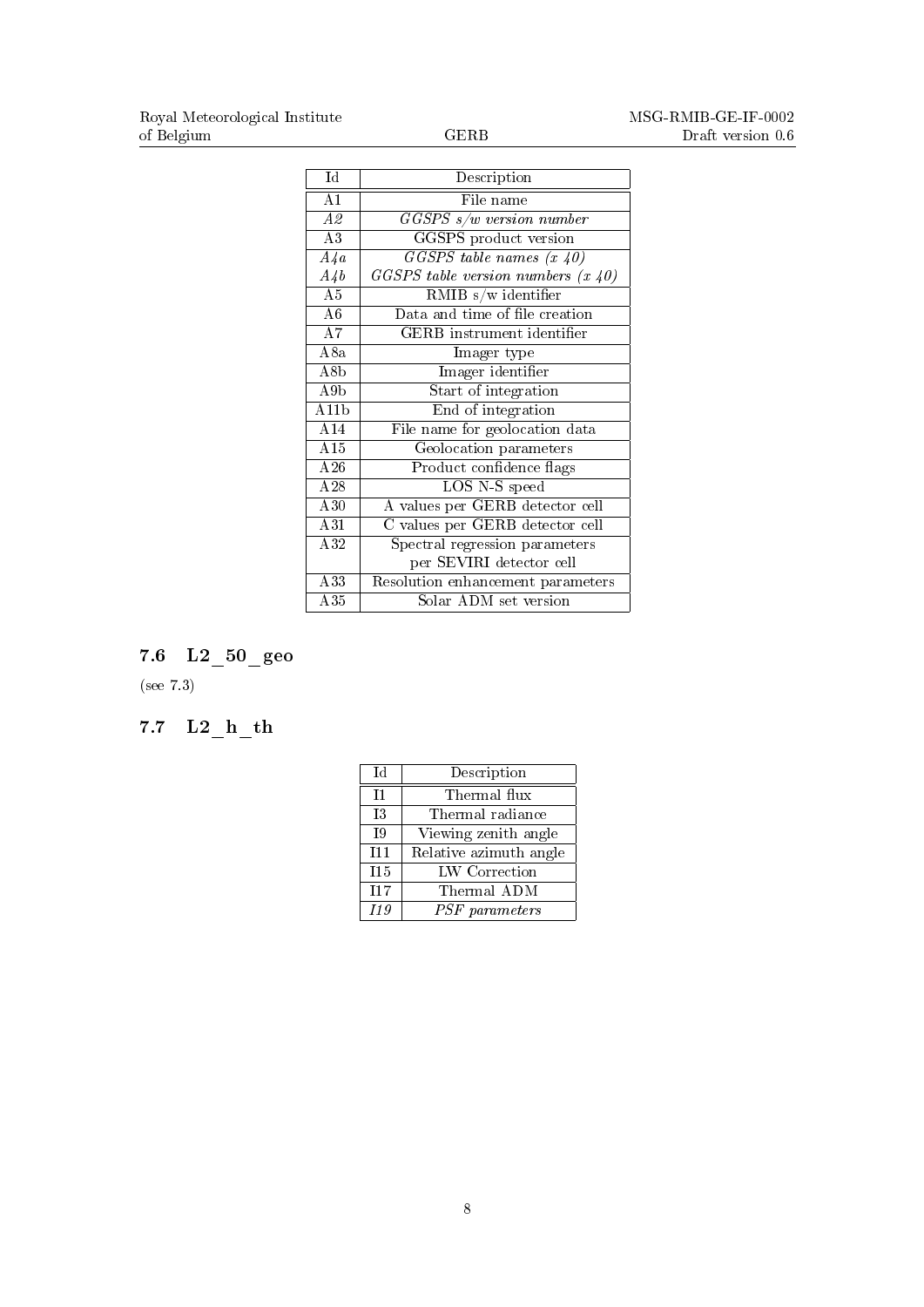| $\overline{\text{Id}}$ | Description                           |
|------------------------|---------------------------------------|
| A <sub>1</sub>         | File name                             |
| $\overline{A2}$        | $GGSPS$ s/w version number            |
| A3                     | GGSPS product version                 |
| $A\overline{4}a$       | $GGSPS$ table names $(x 40)$          |
| $A\mathcal{A}b$        | GGSPS table version numbers $(x, 40)$ |
| A5                     | RMIB $s/w$ identifier                 |
| $\overline{A6}$        | Data and time of file creation*       |
| $\overline{A7}$        | GERB instrument identifier            |
| A8a                    | Imager type                           |
| A8b                    | Imager identifier                     |
| A13                    | UTC time, per row $**$                |
| A14                    | File name for geolocation data        |
| A15                    | Geolocation parameters                |
| A26                    | Product confidence flags              |
| A28                    | LOS N-S speed                         |
| A30                    | A values per GERB detector cell       |
| A31                    | C values per GERB detector cell       |
| A32                    | Spectral regression parameters        |
|                        | per SEVIRI detector cell              |
| A33                    | Resolution enhancement parameters     |
| A34                    | Thermal ADM set version               |

# 7.8 L2\_h\_sol

| Тd             | Description            |
|----------------|------------------------|
| T <sub>2</sub> | Solar flux             |
| I <sub>4</sub> | Solar radiance         |
| I <sub>5</sub> | Cloud cover            |
| T <sub>6</sub> | Cloud phase            |
| T <sub>7</sub> | Cloud amount           |
| T8             | Surface type           |
| T <sub>9</sub> | Viewing zenith angle   |
| T10            | Solar zenith angle     |
| T11            | Relative azimuth angle |
| T12            | Viewing azimuth angle  |
| T16            | <b>SW</b> Correction   |
| I18            | Solar ADM              |
| I19            | PSF parameters         |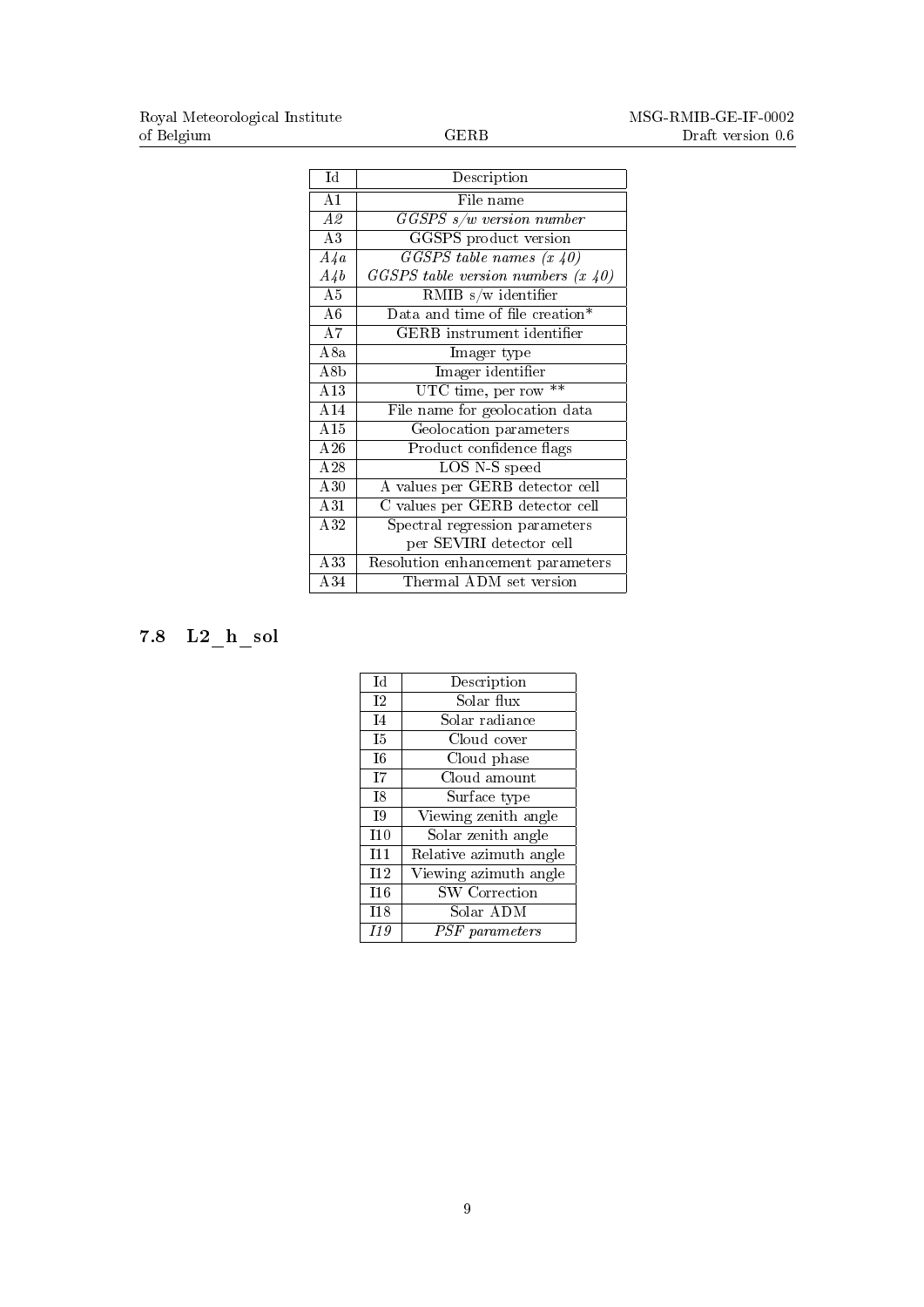| Id               | Description                               |
|------------------|-------------------------------------------|
| A1               | File name                                 |
| A2               | $GGSPS$ s/w version number                |
| A3               | GGSPS product version                     |
| $\overline{A4a}$ | $\overline{GGSPS}$ table names $(x 40)$   |
| $A\mathcal{A}b$  | $GGSPS$ table version numbers $(x, 40)$   |
| $\overline{A5}$  | RMIB $s/w$ identifier                     |
| A6               | Data and time of file creation            |
| $\overline{A7}$  | GERB instrument identifier                |
| A8a              | Imager type                               |
| A8b              | Imager identifier                         |
| A13              | UTC time, per row                         |
| A14              | File name for geolocation data            |
| A15              | Geolocation parameters                    |
| A26              | Product confidence flags                  |
| $\overline{A28}$ | LOS N-S speed                             |
| $\overline{A30}$ | A values per GERB detector cell           |
| A31              | C values per GERB detector cell           |
| A32              | Spectral regression parameters            |
|                  | per SEVIRI detector cell                  |
| A33              | Resolution enhancement parameters         |
| $\overline{A35}$ | $\overline{\text{Solar ADM}}$ set version |

# 7.9 L2\_h\_geo

(see 7.3)

### 7.10 L2\_archive

| Id                       | Description                         |
|--------------------------|-------------------------------------|
| T1                       | Thermal flux                        |
| T <sub>2</sub>           | Solar flux                          |
| $\overline{13}$          | Thermal radiance                    |
| $\overline{14}$          | Solar radiance                      |
| $\overline{15}$          | Cloud cover                         |
| $\overline{16}$          | Cloud phase                         |
| $\overline{\mathbf{I7}}$ | Cloud amount                        |
| I8                       | $\overline{\mathrm{S}}$ urface type |
| T <sub>9</sub>           | Viewing zenith angle                |
| I10                      | Solar zenith angle                  |
| I11                      | Relative azimuth angle              |
| I12                      | Viewing azimuth angle               |
| 113                      | latitude                            |
| T14                      | $\overline{\text{long}}$ itude      |
| I15                      | <b>LW</b> Correction                |
| T16                      | <b>SW</b> Correction                |
| T17                      | Thermal $\overline{\text{ADM}}$     |
| I18                      | $Solar$ $\overline{\mathrm{ADM}}$   |
| 119                      | PSF parameters                      |